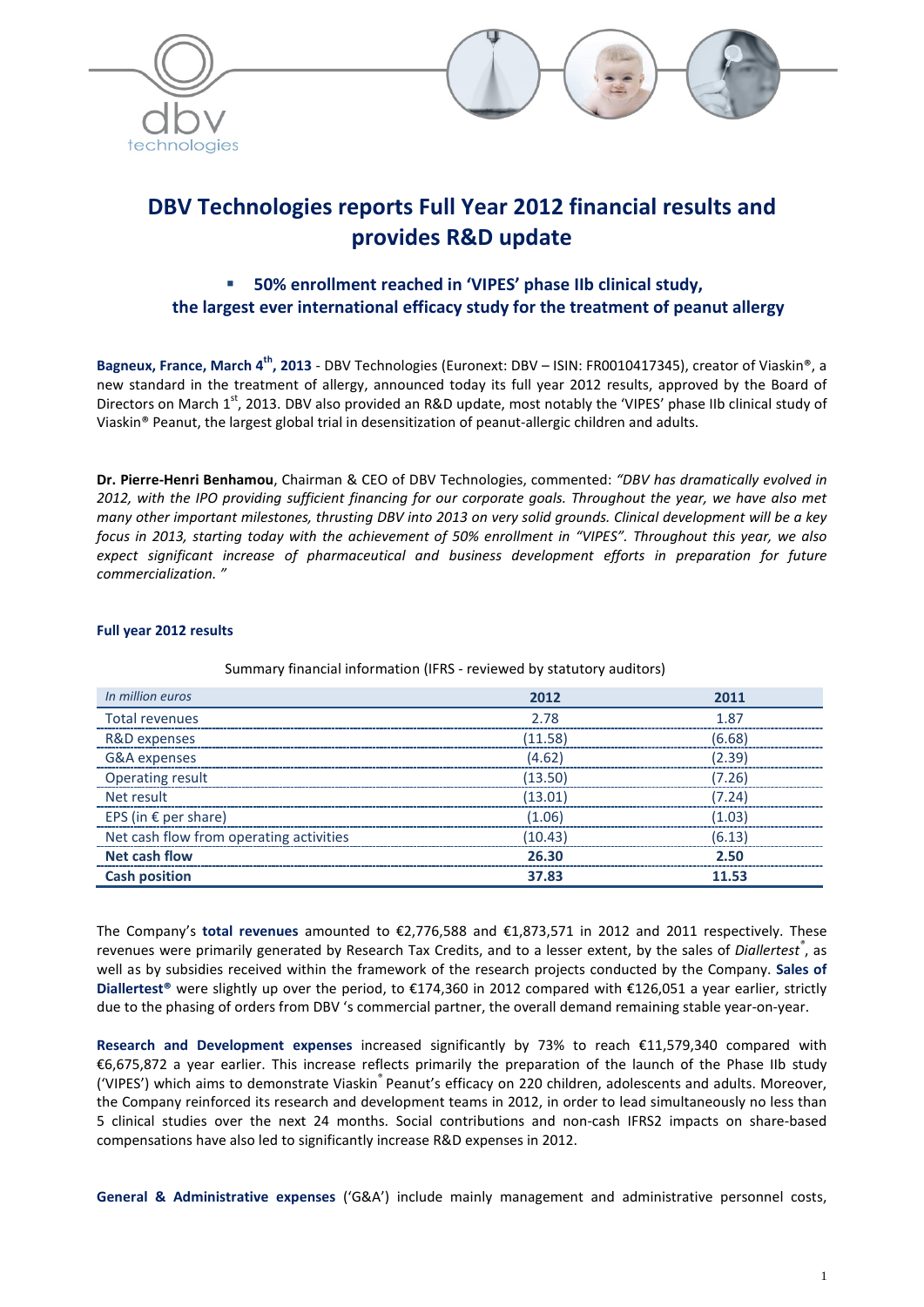



building costs related to the headquarters, and certain fees (such as audit, legal, and consultants' fees). In 2012, G&A expenses reached €4,618,627 compared with €2,393,583 a year earlier. This strong 93% increase is mainly explained by social contributions and non-cash IFRS2 impacts on share-based compensations, as well as communication expenses related to the listing of the Company.

The **net loss** in 2012 amounted to €(13,012,000) compared with €(7,241,157) in 2011. The loss per share issued (based on the weighted average number of shares outstanding over the period) amounted to €(1.06) and €(1.03) for 2012 and 2011 respectively.

**Net cash flow from operational activities** in 2012 and 2011 stood respectively at €(10,432,549) and €(6,130,146), essentially linked to increased R&D efforts and social contributions on share-based payments.

**Net cash flow from financing activities** reached €37,098,822 in 2012 against €9,671,792 a year earlier following the cash receipt of €37.5 million consecutive to the IPO of the Company on NYSE Euronext in March 2012.

DBV Technologies will announce its first quarter topline and cash position on April 15, 2013.

### **Update on R&D**

DBV has published **3 communications at the American Academy of Allergy Asthma & Immunology (AAAAI)** on February 22-28 in San Antonio, Texas, selected by the Academy as the most remarkable contribution in food allergy.

The following posters can be found on [www.dbv-technologies.com/en/investors/2013/02/20/aaaaai2013en](http://www.dbv-technologies.com/en/investors/2013/02/20/aaaaai2013en) :

- Epicutaneous ImmunoTherapy (EPIT) is Safe for the Treatment of Peanut Allergy in Allergic Patients;
- EPIT Prevents Further Sensitization to Peanut in a Model of Mice Sensitized to Milk;
- **Immunotherapy-Induced Regulatory T Cells in Mice Sensitized to Peanut: Epicutaneous vs Sublingual.**

The first patient in the VIPES' study was included in August 2012, and **DBV expects to end the recruitment (last patient, first visit) in June 2013**. **VIPES' headline results are expected to be available in the second half of 2014, with the goal to initiate a phase III study of Viaskin Peanut in the first half 2015.**

VIPES (double-blind, placebo-controlled, randomized phase IIb trial to evaluate Viaskin® Peanut's efficacy and safety in peanut allergic patients) is a 12-month, multicenter and multinational study that is being conducted in Europe and North America, including 6 countries with a total of 24 centers. The 220 peanut-allergic subjects range from 6 to 55 years of age with a history of immediate hypersensitive reaction to peanut. VIPES was granted Fast Track designation by the Food and Drug Administration (FDA).

Other clinical activity updates include:

- DBV is still waiting for the 18-month results of the "Arachild" pilot study and has requested its sponsor, AP-HP (Assistance Publique – Hôpitaux de Paris), to provide a timeline for the statistical analysis of the efficacy and safety data.
- In the first half of 2013, DBV will collaborate with the Consortium for Food Allergy Research ("CoFAR") for the launch of an important NIH-sponsored efficacy study, CoFAR6, in peanut allergic patients.
- In June 2013, DBV will be present at the European Allergy And Clinical Immunology congress (EAACI; [http://www.eaaci-wao2013.com\)](http://www.eaaci-wao2013.com/).
- Throughout 2013, DBV will continue its partnership with the University of Geneva in the field of vaccination, and expects to make good progress in a promising joint development program.

**About peanut allergy: a life-threatening risk for millions of people**